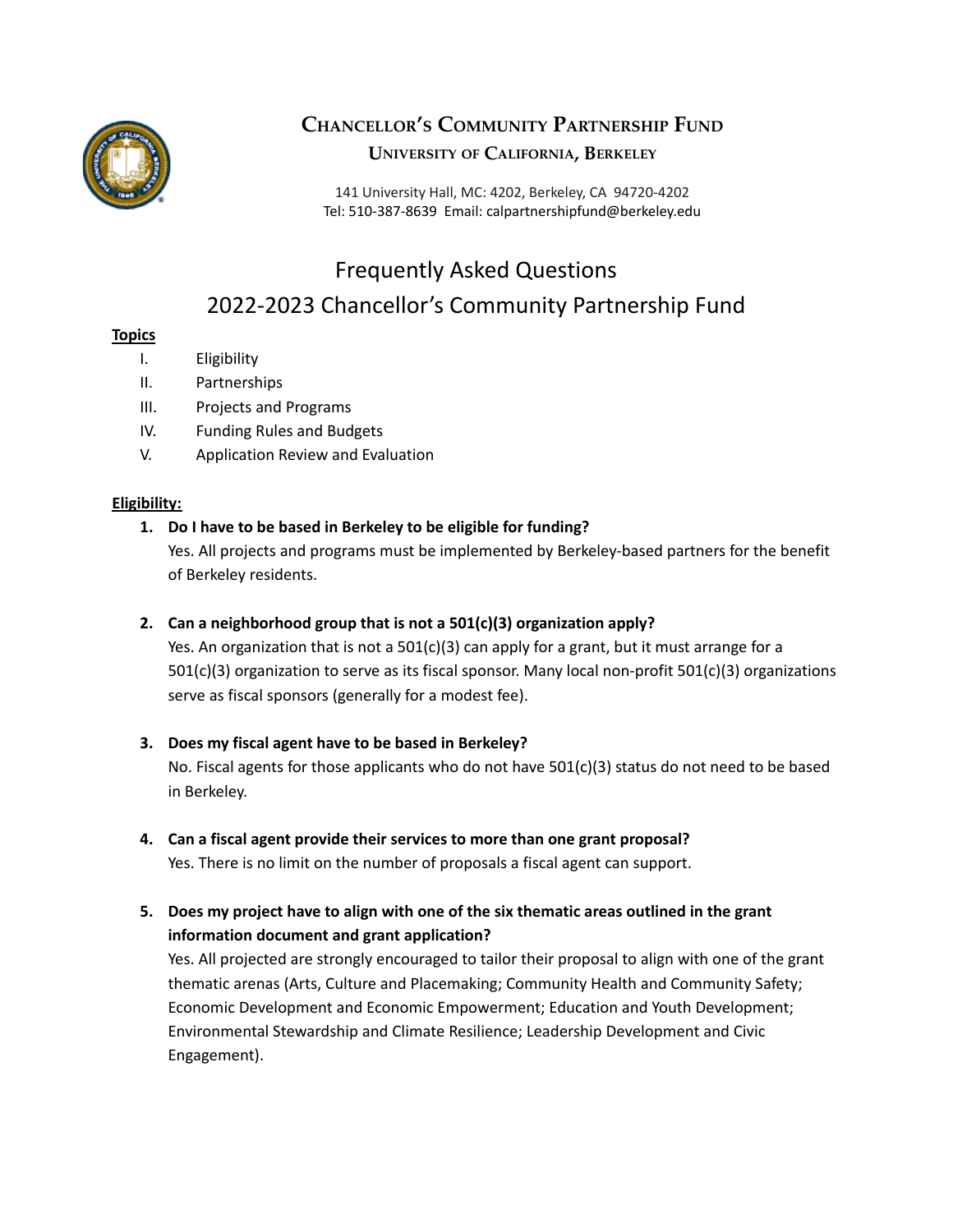**6. Our project or program has components that could fit more than one of the Fund's thematic arenas (Arts, Culture and Placemaking; Community Health and Community Safety; Economic Development and Economic Empowerment; Education and Youth Development; Environmental Stewardship and Climate Resilience; Leadership Development and Civic Engagement). Should we select more than one theme?**

The Fund asks that you select one theme that you believe best describes and encompasses your project or program, even if there are components of your proposal that may align with other themes.

### **7. Does our education program or project have to align with Berkeley's 2020 [Vision:](https://www.cityofberkeley.info/2020-vision/) Equity in [Education](https://www.cityofberkeley.info/2020-vision/)?**

Yes. You will need to familiarize yourself with the 2020 Vision: Equity in Education and describe in your application how your program and project align with and forward this work. [Berkeley](https://www.cityofberkeley.info/2020-vision/) 2020 Vision for Equity in [Education](https://www.cityofberkeley.info/2020-vision/) (also see this [document](https://chancellor.berkeley.edu/sites/default/files/2020_vision_overview_7.16.18.pdf)). Below are some key takeaways:

The 2020 Vision for Berkeley's Children and Youth is a collective impact partnership dedicated to improving outcomes for African American, Latino and other student groups that have been historically underrepresented in higher education. In addition to supporting Berkeley Unified's equity-based reform efforts, the partners, which include City of Berkeley, Berkeley City College, and UC Berkeley work to align their education related programs to further the 2020 Vision's goals and progress indicators. While the original vision for the partnership was to end racially predictable disparities in student achievement among Berkeley's children and youth by 2020, recently the partners have also committed to providing support to Berkeley High School graduates through a new Berkeley Promise scholarship.

Education focused CCPF applicants must demonstrate how their project/ program is aligned with the 2020 Vision and furthers at least one the following 2020 Vision Achievement Goals or Progress Indicators: Kindergarten Readiness, 3rd Grade Reading Proficiency, Mastery of Eighth-Grade Math, College and Career Readiness, Student Engagement & Agency (Student Opportunities and Support, Attendance, Disproportionality in Suspensions, Disproportionality Police Contacts).

### 8. If we focus our work on a different theme, are we required to align the grant activities to **further one of the outcomes of the community informed policies or initiatives that are highlighted in the themes section of the guidelines.**

While your grant application would not be excluded if you choose not to reference and describe how it is aligned with one of these strategic initiatives, Advisory Board Members could give priority to proposed projects that further community informed priorities, particularly those that are equity oriented.

### **9. What is a planning grant?**

Typical grant proposals will result in a product, program, event, etc. and will create a change in the problem it is addressing. Planning grants will aim to result in a plan of action and or project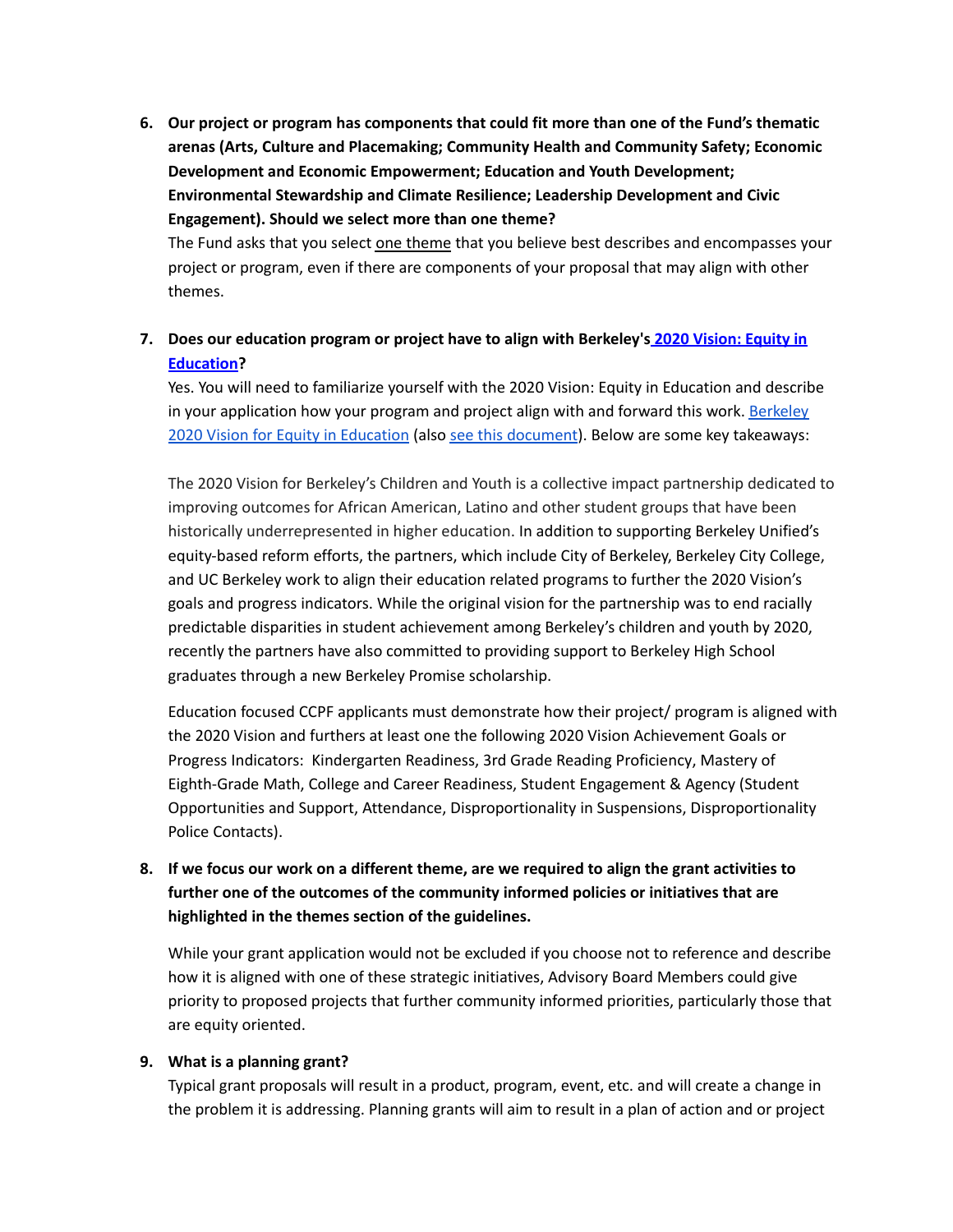strategy that when implemented, will reduce the problem in the long-term; identify and secure community and campus partner(s). The resulting action plan  $-$  or set of activities the partners plan to take to address the problem — will include a brief definition of the problem: why it matters to the specified Berkeley community or neighborhood, and its causes, as well as a timeline for who will be carrying out the plan and when. The action plan should be feasible and ideally .

#### **10. What should a proposal/application for a planning grant include?**

A proposal or application for a planning grant should include sufficient knowledge of the problem being addressed, and what the potential plan could include, and who potential community and campus partners could be.

#### **Partnerships:**

**11. What constitutes a university partner? How involved does a university partner have to be?** A university partner could be any or all of the following: an academic department, a non-academic unit, and applied research unit, an organized student group, or individual faculty, staff, or students. If the primary university partner is a student group or students, you must have a staff or faculty member adviser. Partnerships can take many forms, but it is important that each partner plays a meaningful role in some or all aspects of the program, e.g., creation, development, and implementation, reporting.

### **12. What if I do not have a university or community partner?**

All projects and programs must include at least one eligible community and university partner (see Grant Guidelines document for eligibility requirements) and the degree of collaboration and interaction between partners will be an important factor in determining which proposals receive funding.

Building relationships between university and community partners can take a considerable amount of time and planning and should not be rushed for the sake of grant funding. We encourage all interested applicants to start making connections early in the application planning process.

Prospective applicants that have not secured a university or community partner can submit an application for one of a handful of **small planning grants** the Advisory Board will make each year. If awarded, the applicant organization can use the fund to further their planning, including securing an appropriate university or community partner. See #20 for more details.

If you are interested in finding ways to identify or network with prospective university partners, please e-mail [calpartnershipfund@berkeley.edu](mailto:calpartnershipfund@berkeley.edu) or call 510-387-8639.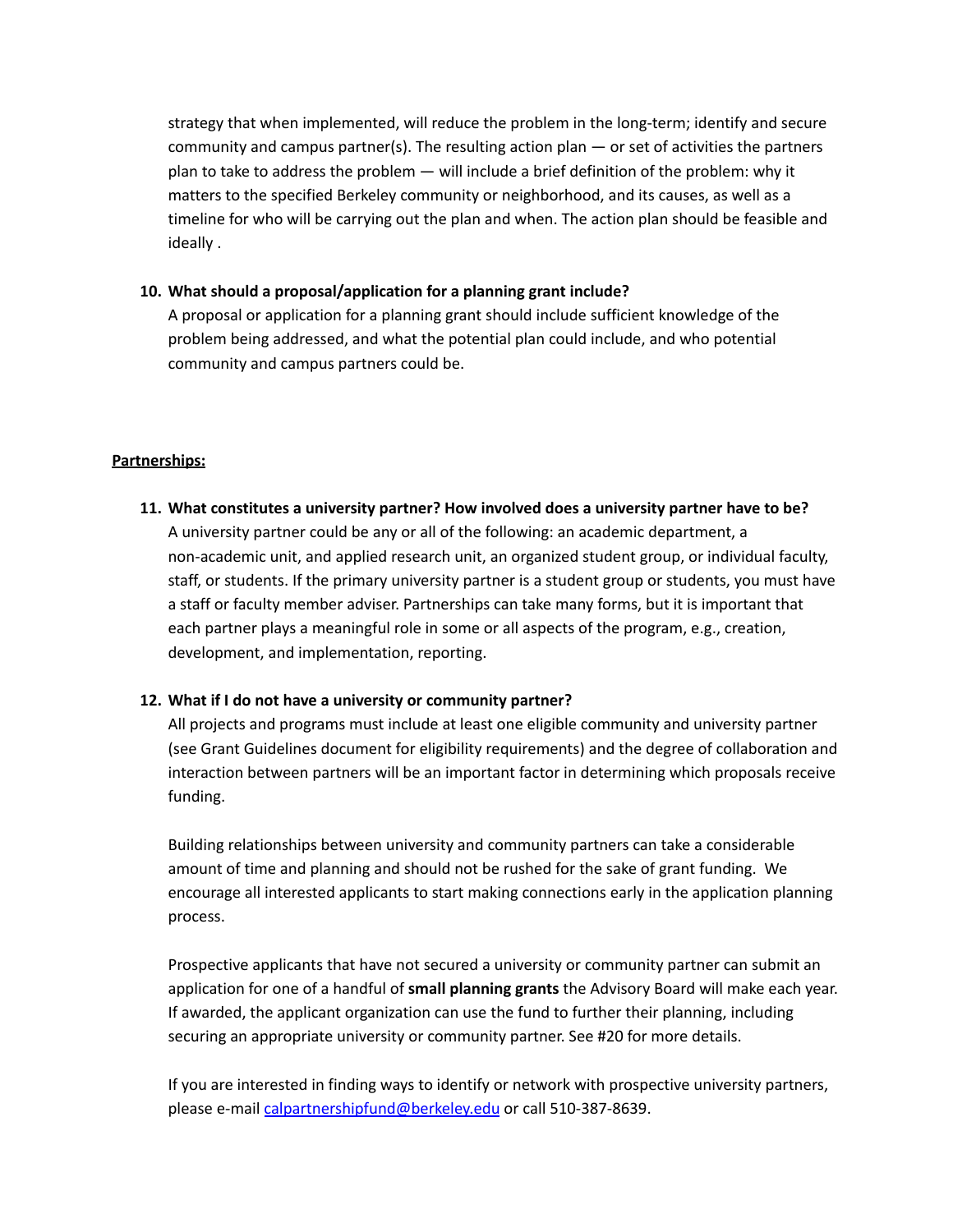#### **13. Can I have more than one partner?**

Yes. Proposals that bring together a number of community and university partners are encouraged. Please keep in mind that it is the strength and depth of the partnership, and not simply the number of partners, that characterizes a successful grant proposal.

### **14. Are the City of Berkeley, the Berkeley Unified School District and other public agencies eligible as community partners?**

Yes. Primary, secondary and post-secondary schools and local governmental departments, agencies and commissions are eligible community partners.

### 15. Does each partner have to contribute money to the project? Do we need to show this on the **budget worksheet (if asked to submit a full application)?**

It is not required that partners contribute funds to the project. If some partners are providing in-kind contributions, such as supplies or staffing, this can be indicated on the budget worksheet and narrative.

### **Projects and Programs:**

### **16. Does my project or program need to benefit Berkeley residents?**

Yes. All projects and programs must be implemented by Berkeley-based partners for the benefit of Berkeley residents.

### **17. Is public art fundable?**

Yes. Public art would be considered a neighborhood improvement project. Please keep in mind that the grant application must demonstrate that the proposed project has stakeholder endorsement and if it affects the city's infrastructure or requires approval by or permits from the City of Berkeley, such approvals must be secured in advance of the grant application due date. If not, grant funding might be contingent on securing the required approvals, and applicants must submit a Partnership Letter from the relevant City Department indicating support and that required permits are likely to be granted.

### **18. Can a neighborhood improvement project be considered if it has not received the use permits, landmarks, and zoning clearances needed to get started?**

Yes. A project can be considered before receiving the required City of Berkeley approvals. In your application, you should explain what approvals are required and the process and timeline for obtaining them. Applications that require permits or approvals should also include a letter or support or approval from the Berkeley City Manager's Office documenting that contact has been made with the relevant City offices and agencies and the City supports the application. All interested applicants should notify the relevant City of Berkeley agencies of their proposed projects as early in the grant application process as possible. If a grant is awarded, funding would be contingent on securing the required approvals and permits.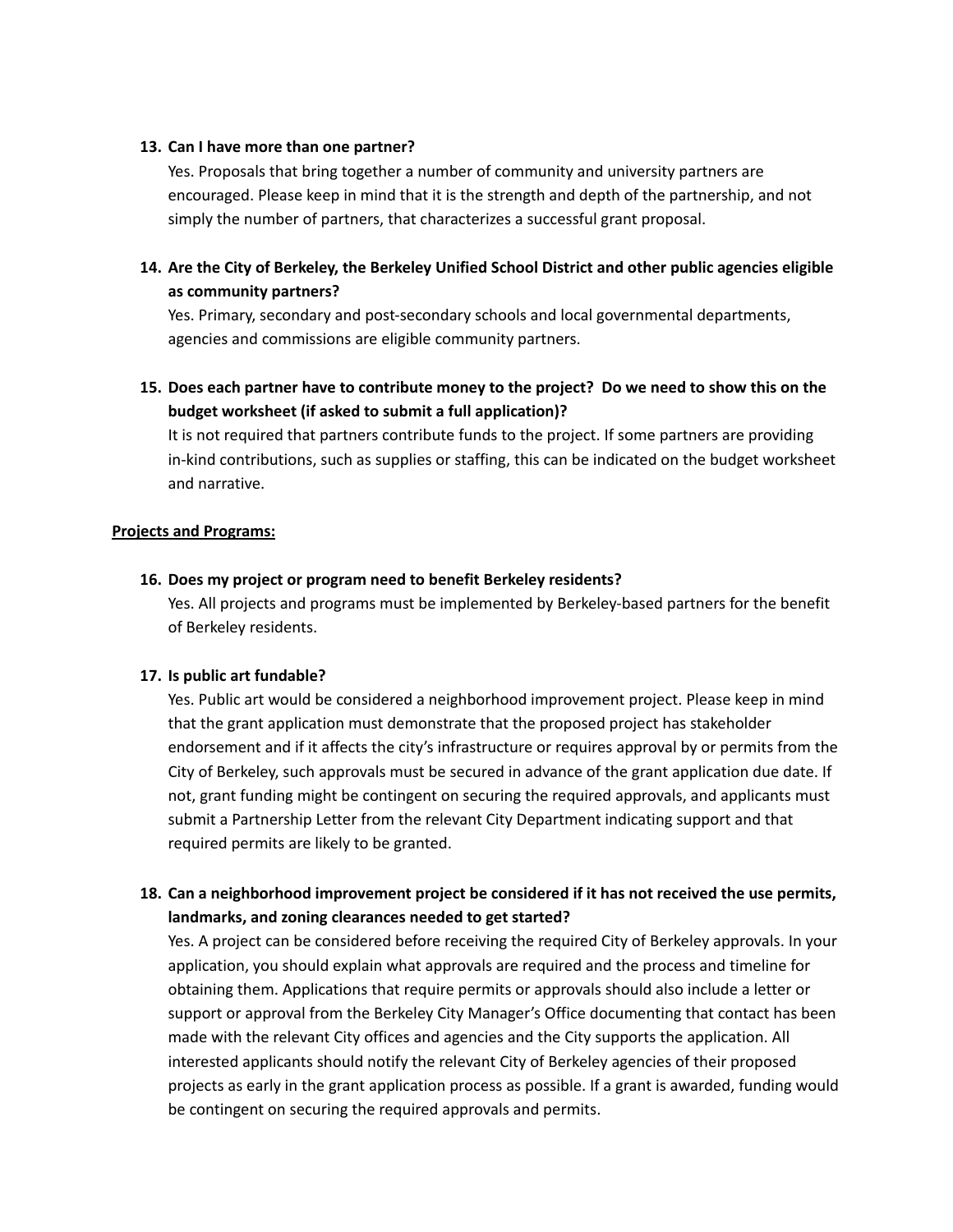### 19. If we receive a grant this year, can we apply again for continued funding for the same program **next year?**

Yes. But requests for continued funding will not necessarily be given a priority over new grant requests. Since your application for another grant will be reviewed before your current project is completed, the application should reference and update your progress report, especially with respect to continued funding.

#### **Funding Rules and Budgets:**

#### **20. What is the total amount that can be allocated for projects in 2022-2023?**

The total available to allocate to grant proposals in 2022-2023 is approximately \$300,000. Recently, the range of grants has been between \$5,000 and \$25,000. However, under special and rare circumstances we will consider grants for larger amounts and the Fund is not required to fully allocate all available funds during each grant cycle. Please note that most awards average between \$10,000 and \$15,000.

Planning grants will receive between \$2000 and \$4000.

#### **21. Will all grant awards be for the full amount requested?**

Not necessarily. The Fund often awards grants for less than the amount requested when it is determined by the Fund and the applicant that the project or program is still feasible with reduced funding. Applicants, especially those proposing large projects involving several phases or components, are encouraged to explain in their budget narrative which aspects of their proposal could stand alone.

#### **Questions 19-26 apply to the Budget Worksheet.**

### **22. What should be included in the budget narrative? Do we have to justify/explain each budget item?**

The budget narrative provides an opportunity for the applicant to justify and explain the costs outlined in your budget worksheet. It is not necessary to explain each budget item but the narrative should provide an overall picture of the budget plan for your project and explain how you arrived at these costs and their role in implementing the project.

### **23. How is the organizational budget different from the project budget?**

The organizational budget should give a snapshot of the annual budget of the primary community partner. The project budget (reflected on the budget worksheet and in the budget narrative) should include only items related to the proposed grant funded project or program, and include any additional funding that might have been secured to help fund the proposed project or program.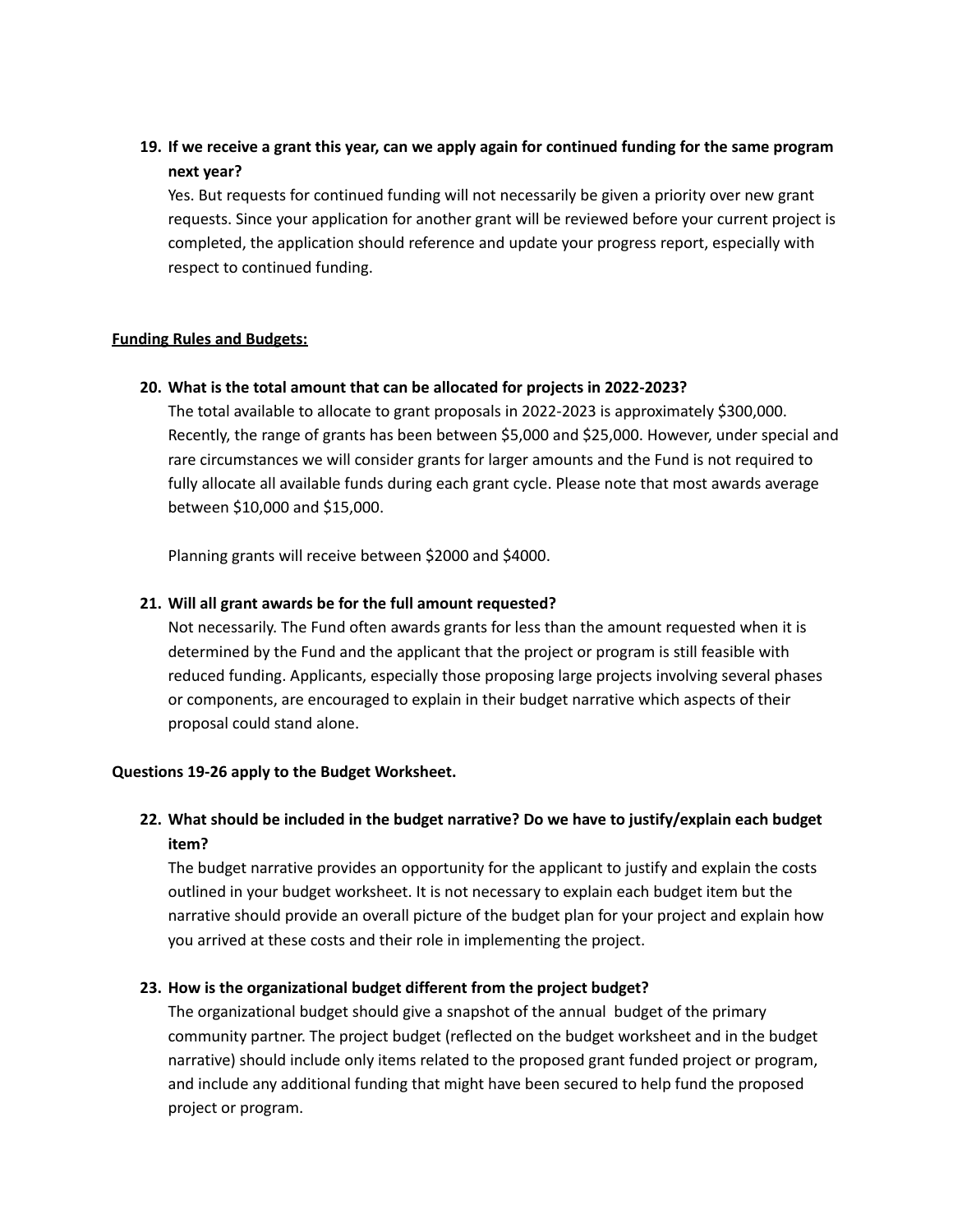**24. When preparing my budget information for my application, how much should I allocate to indirect costs (also known as administrative expense or overhead cost)?** A guideline of approximately 15% of the total amount of the project may be allocated to be used for indirect/operational costs.

### 25. If our fiscal agent is charging a service fee (either flat fee or percentage), should that cost be **included in our budget?**

Yes. And should be included in the total of indirect costs.

#### **26. How do you value in-kind contributions?**

In-kind donations are non-cash donations of goods, services, equipment, supplies, etc. In determining the value of in-kind contributions, the IRS suggests researching their fair market value on the date of the contribution, or what these goods or services would cost on the open market. For more information on charitable donations and determining the value of donated property, please see IRS Publications 526 and 561. Both publications are available for viewing and download at [http://www.irs.gov.](http://www.irs.gov)

### **27. How detailed should the budget for a neighborhood improvement/built environment project be? Do we need written estimates from contractors?**

There must be some reasonable basis for the costs included in the budget, but you do not have to submit a detailed estimate from a contractor. Consulting fees and materials should be cost out, that is, the budget must be more detailed than a general line item for materials. Describe how you arrived at the cost estimate in your budget narrative.

#### **28. What are the funding restrictions?**

Funds may not be used for:

- $\circ$  Political campaigns, including lobbying to influence legislation and/or ballot measures, or elect candidates to public office.
- $\circ$  Religious activities; however, religious institutions may apply for funding for nonsectarian projects.
- $\circ$  Any organization that discriminates on the basis of age, gender, race, ethnicity, religion, disability, sexual orientation, national origin, or political affiliation. The Fund may support organizations and projects that target groups that have been subject to historical discrimination.
- o Deficit or emergency funding, debt reduction, loan repayment or retirement, or for project costs incurred before the effective date of the grant.
- o Purchase or long-term real estate rental(s), lease(s), or sub-lease(s).
- o Projects that exclusively benefit UC Berkeley faculty, staff, or students.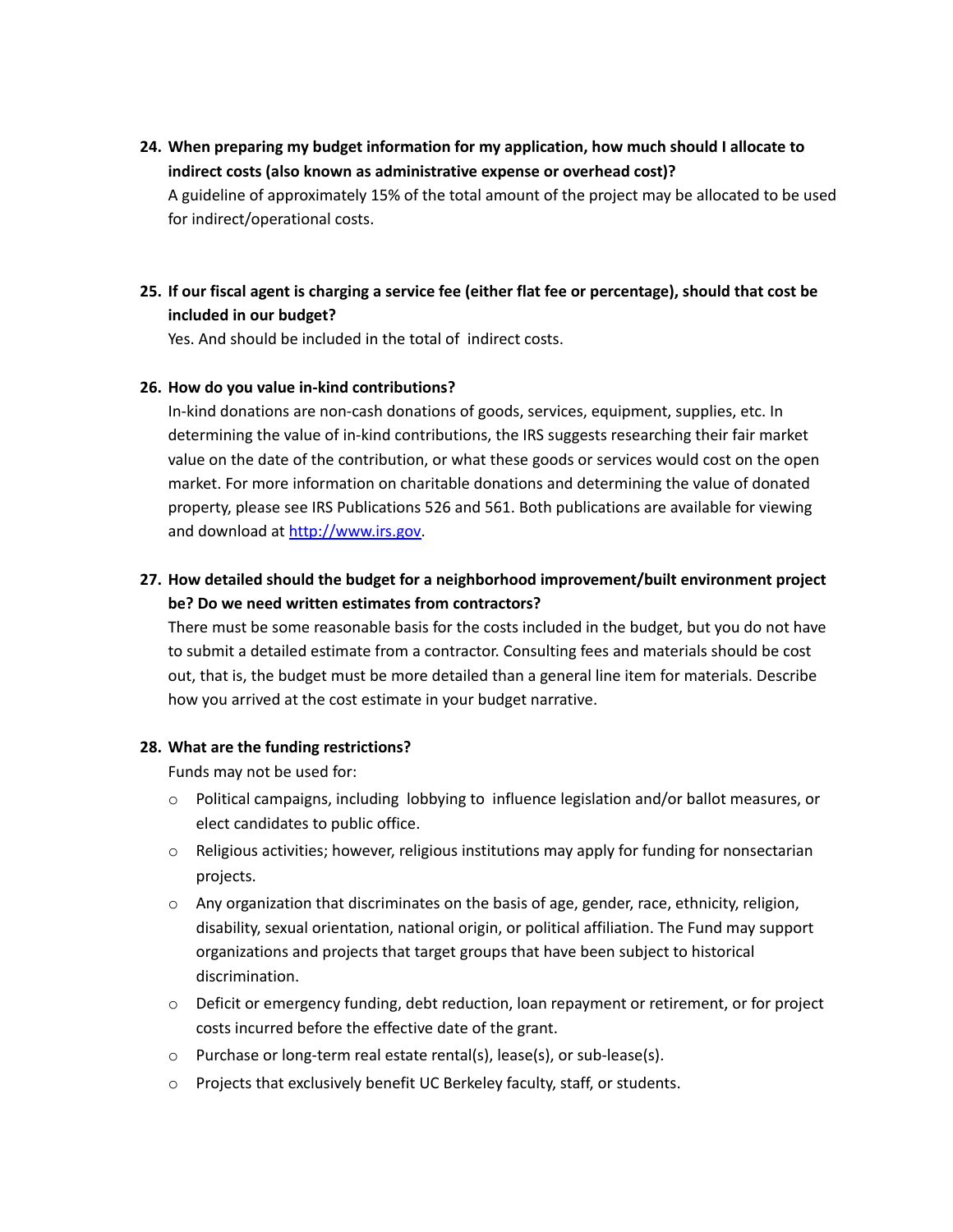$\circ$  Purchase of alcoholic beverages. (Use of grant funds for food and light refreshments is discouraged but will be reviewed on a case-by-case basis.)

### **29. Can grant funds be used to purchase equipment?**

Yes. Equipment necessary to complete a project or program can be purchased with grant funds. These purchases should be itemized and explained in the budget worksheet and narrative.

### **30. Can part of the grant amount being requested be used to recompense the university and/or community partners for their contributions to the project?**

Generally, yes. But please be aware of the following:

- o Grant funds can be used to pay community members and/or staff, as well as UC Berkeley students as long as the arrangement complies with all applicable laws and regulations;
- o In the past, the Advisory Board's preference has been that grant funds be used primarily to enhance the financial capacity of community partners rather than university partners.
- o Payment toward salaries for community partner's staff must be for time working on the project.
- o Grant funds cannot be used to supplant already existing operational funds.
- o Undergraduate students may be entitled to work-study financial aid, which results in a reduced cost for the employing organization.
- o Stipend amounts should be reasonable and correspond to the amount of time an individual is expected to work on a project or program and the unique expertise, professional or otherwise, which they bring to the project or program.

### **31. How should stipends be documented for tax purposes?**

Tax reporting requirements depend on the current tax status of the lead applicant or fiscal agent and the nature of the work being performed. The financial advisor for the lead applicant or fiscal agent should be able to provide more detailed information regarding tax reporting requirements.

### **Application Review and Evaluation:**

### **32. Who will be reviewing the applications?**

The Chancellor's Community Partnership Fund Advisory Board will review and score the planning grant and full applications. Staff support will be provided by UC Berkeley's Office of Government and Community Relations. Funding recommendations will then be submitted to the Chancellor for approval.

### **33. Is there an appeal process?**

No. The recommendations of the Advisory Board and the decision of the Chancellor are final and there is no appeal process.